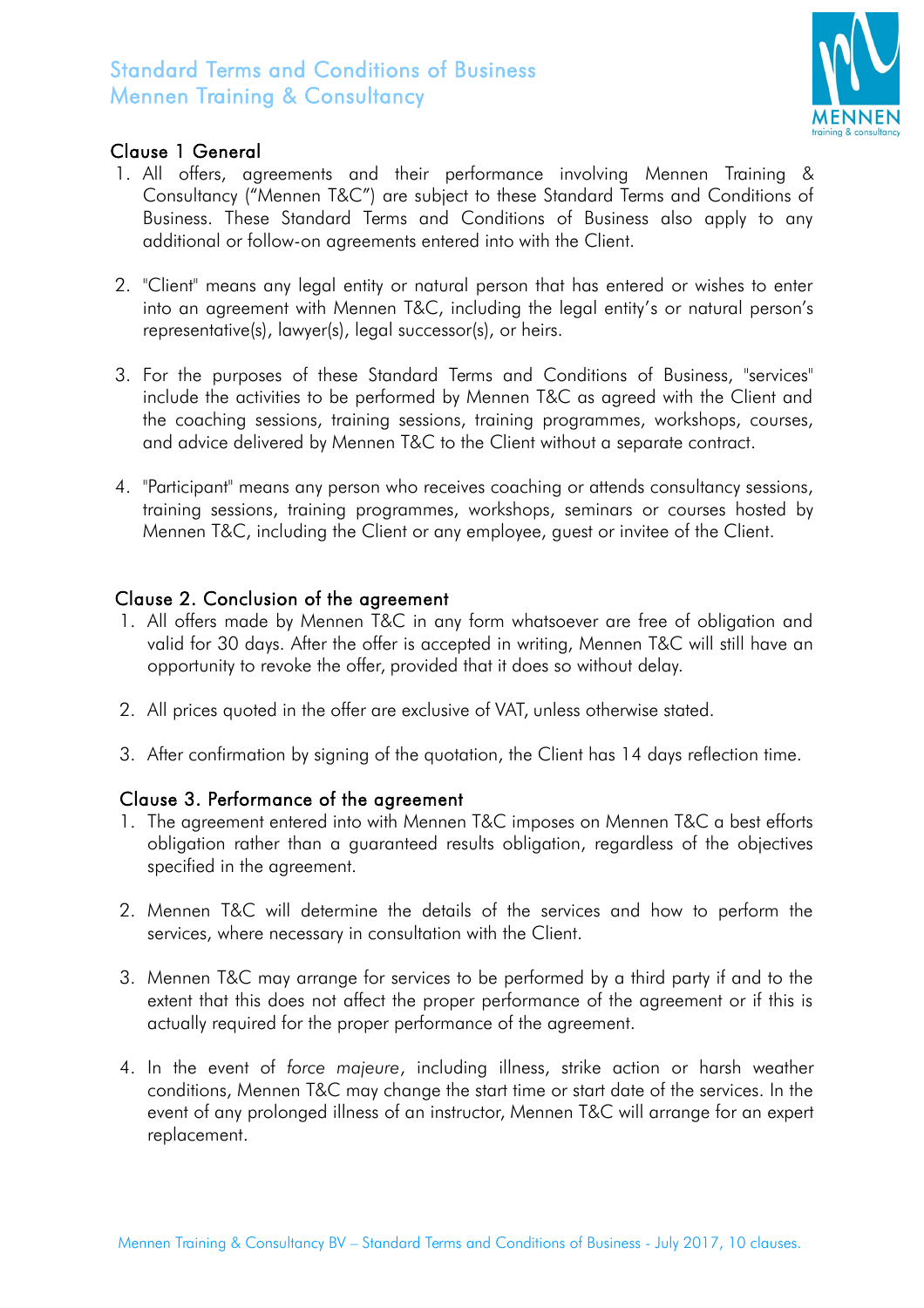

- 5. The Client is responsible for ensuring that all information which Mennen T&C indicates is necessary, or which the Client should reasonably understand to be necessary, for the performance of the agreement is made available to Mennen T&C in a timely fashion. If Mennen T&C does not receive the information needed to perform the agreement in a timely fashion, Mennen T&C may suspend performance of the agreement and/or charge the Client for the extra costs arising from the delay at the agreed or usual rates.
- 6. Mennen T&C is not liable for any loss or damage whatsoever arising from the fact that Mennen T&C relied on any incorrect and/or incomplete information supplied by the Client, unless it should have known that the information was incorrect or incomplete.

#### Clause 4. Term and termination

- 1. If the agreement between the parties provides for the delivery of the same services more than once, the agreement will be considered to have been made for an indefinite period of time, unless expressly agreed otherwise in writing.
- 2. Either party may terminate the agreement in writing at any time. Termination will have no consequences for either of the parties. Mennen T&C cannot be held liable in any way for any loss or damage whatsoever arising from any unilateral termination of the agreement. If the agreement has a term of one year or more, the parties must give at least 2 months' notice. The notice period for all other agreements is 2 weeks.

#### Clause 5. Intellectual property

1. If any copyright, trademarks, design rights, trade names or other intellectual property rights subsist in the services delivered by Mennen T&C under the agreement, Mennen T&C is and remains the owner of such rights. The Client may use the physical works protected by such rights only if they include a notice stating Mennen T&C's name.

#### Clause 6. Payment

- 1. Invoices must be paid within 31 days of the invoice date, without any deduction or setoff, and without any postponement for alleged or actual breach on the part of Mennen T&C. Late payment will cause the Client to be in default by operation law and owe late payment interest at the statutory rate.
- 2. If Mennen T&C takes any debt collection action against the Client who is in default, all judicial and extra-judicial costs related to the claim are payable by the Client. These costs are either 10% of the outstanding amount, with a minimum of EUR 125, or the actual costs incurred.
- 3. If the payment period stated in Clause 6 (1) is exceeded, Mennen T&C may postpone performance of the agreement, subject to the Rules of Conduct, or terminate the agreement after sending a written demand letter.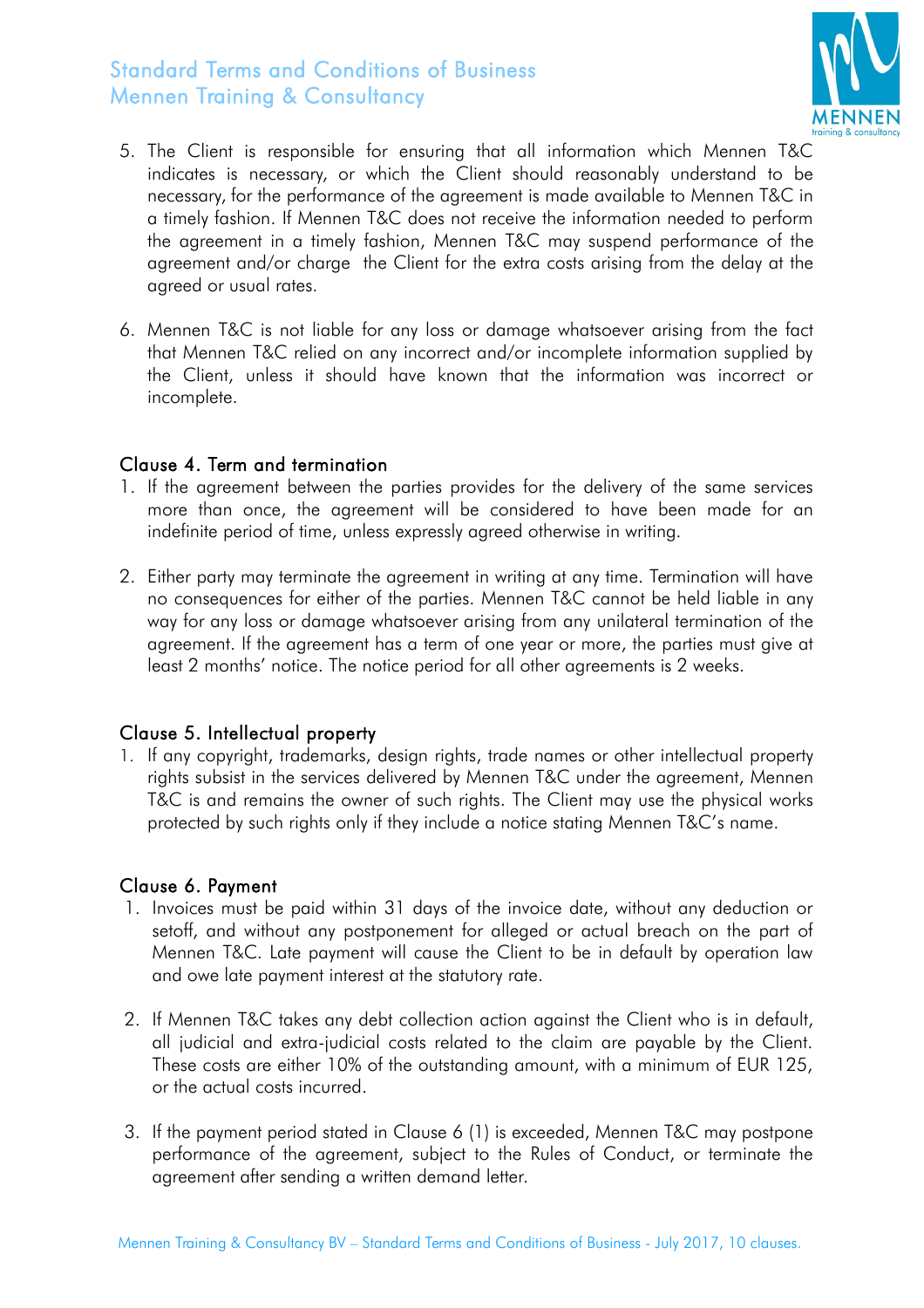

4. In case of a refund, Mennen T&C will return the payment to the Client within 2 months of he notification.

#### Clause 7. Liability

- 1. Mennen T&C accepts no liability whatsoever for any loss or damage arising from or connected with the services it delivers.
- 2. Any liability on its part will in all cases be limited to the amount invoiced for those services.
- 3. By way of derogation from Clause 7 (2), if the agreement is for a term of six months or more, Mennen T&C's liability will be limited further to the invoice amount payable for the last six months.
- 4. If, as a result of or in connection with any services performed by Mennen T&C or otherwise, any damage is caused to persons or property for which Mennen T&C is held liable, its liability will be limited to the amount paid under its general liability insurance policy, including the amount of the deductible.
- 5. Mennen T&C expressly excludes any liability for loss of profits or for any other indirect or consequential loss or damage of any nature whatsoever.

### Clause 8. Cancellation

- 1. Mennen T&C may cancel its services or refuse participation by the Client or a Participant without giving reasons. In such cases, the Client is entitled to a refund of the full amount paid to Mennen T&C.
- 2. The Client may cancel the services at no cost up to 3 weeks before the start of the services. In the event of individual coaching, this period will be 3 days.
- 3. If the Client cancels within 3 weeks or, as the case may be, 3 days before the start of the services, Mennen T&C may charge 50% of the original amount.
- 4. If the services cannot be performed on the agreed date for reasons for which the Client is responsible, the Client must pay the full amount.
- 5. Regardless of the time period within which the Client cancels, any work done in preparation and the related costs will be charged to the Client.

#### Clause 9. Confidentiality

- 1. Mennen T&C will keep confidential all confidential information about the persons enrolled in the training and/or coaching programmes.
- 2. The information supplied by a Participant or the Client about a Participant or the Client will not be disclosed to any third party.